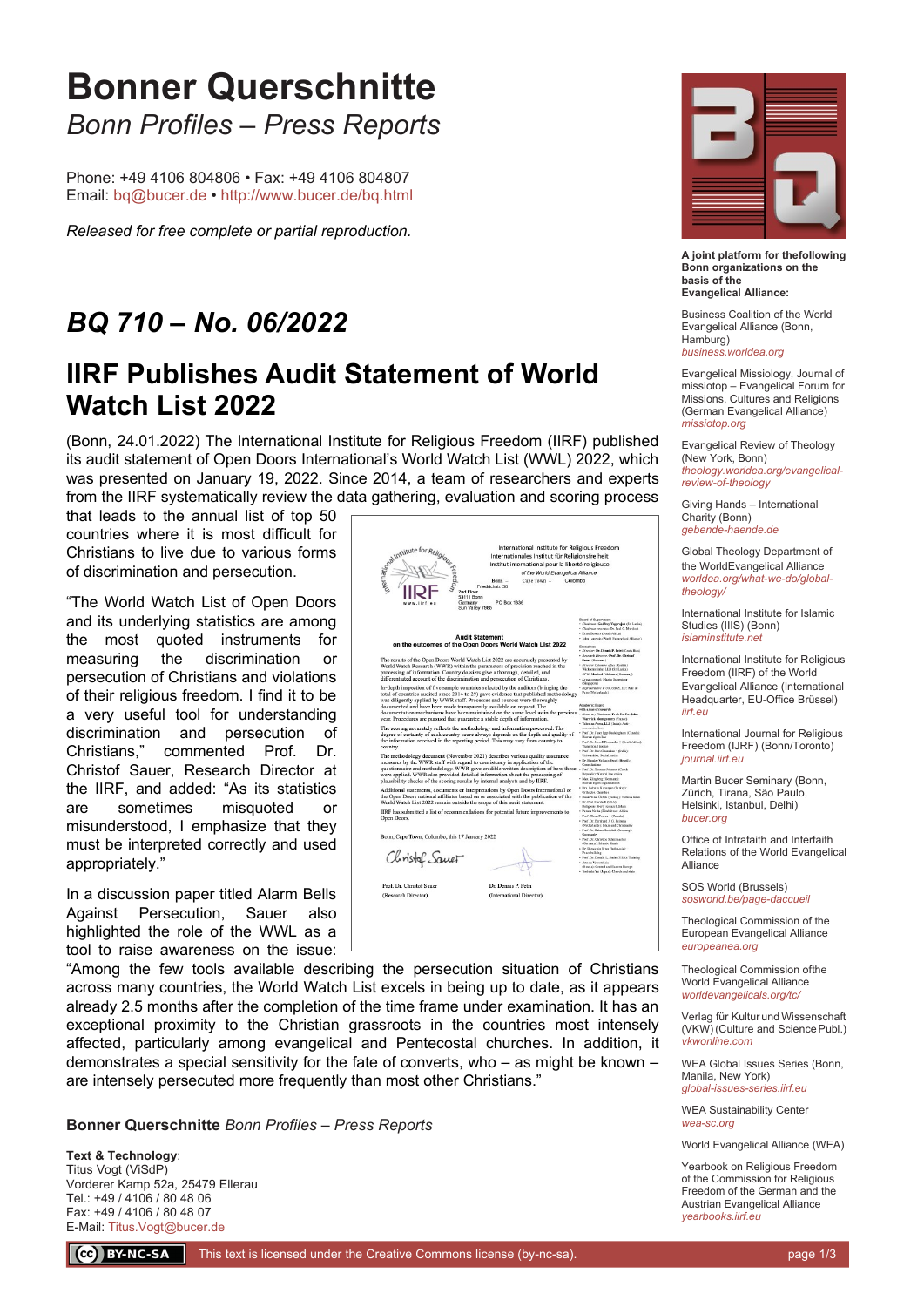## **Bonner Querschnitte** *Bonn Profiles – Press Reports*

Dr. Dennis Petri, International Director of the IIRF commented: "The main mission of the IIRF is to promote high quality research on religious freedom. One of the ways we do this is by annually auditing the World Watch List of Open Doors, which is the most authoritative source on persecution of Christians. Through the audit, we do not only provide academic validation for this publication, but we also give recommendations to improve the research process."

### **The full audit statement**

The results of the Open Doors World Watch List 2022 are accurately presented by World Watch Research (WWR) within the parameters of precision reached in the processing of information. Country dossiers give a thorough, detailed, and differentiated account of the discrimination and persecution of Christians.

In-depth inspection of five sample countries selected by the auditors (bringing the total of countries audited since 2014 to 29) gave evidence that published methodology was diligently applied by WWR staff. Processes and sources were thoroughly documented and have been made transparently available on request. The documentation mechanisms have been maintained on the same level as in the previous year. Procedures are pursued that guarantee a stable depth of information.

The scoring accurately reflects the methodology and information processed. The degree of certainty of each country score always depends on the depth and quality of the information received in the reporting period. This may vary from country to country.

The methodology document (November 2021) describes various quality assurance measures by the WWR staff with regard to consistency in application of the questionnaire and methodology. WWR gave credible written description of how these were applied. WWR also provided detailed information about the processing of plausibility checks of the scoring results by internal analysts and by IIRF.

Additional statements, documents or interpretations by Open Doors International or the Open Doors national affiliates based on or associated with the publication of the World Watch List 2022 remain outside the scope of this audit statement.

IIRF has submitted a list of recommendations for potential future improvements to Open Doors.



**A joint platform for thefollowing Bonn organizations on the basis of the Evangelical Alliance:**

Business Coalition of the World Evangelical Alliance (Bonn, Hamburg) *[business.worldea.org](https://business.worldea.org/)*

Evangelical Missiology, Journal of missiotop – Evangelical Forum for Missions, Cultures and Religions (German Evangelical Alliance) *[missiotop.org](http://www.missiotop.org/)*

Evangelical Review of Theology (New York, Bonn) *[theology.worldea.org/evangelical](https://theology.worldea.org/evangelical-review-of-theology/)[review-of-theology](https://theology.worldea.org/evangelical-review-of-theology/)*

Giving Hands – International Charity (Bonn) *[gebende-haende.de](http://www.gebende-haende.de/)*

Global Theology Department of the WorldEvangelical Alliance *[worldea.org/what-we-do/global](https://worldea.org/what-we-do/global-theology/)[theology/](https://worldea.org/what-we-do/global-theology/)*

International Institute for Islamic Studies (IIIS) (Bonn) *[islaminstitute.net](http://www.islaminstitute.net/)*

International Institute for Religious Freedom (IIRF) of the World Evangelical Alliance (International Headquarter, EU-Office Brüssel) *[iirf.eu](http://www.iirf.eu/)*

International Journal for Religious Freedom (IJRF) (Bonn/Toronto) *[journal.iirf.eu](http://journal.iirf.eu/)*

Martin Bucer Seminary (Bonn, Zürich, Tirana, São Paulo, Helsinki, Istanbul, Delhi) *[bucer.org](http://www.bucer.org/)*

Office of Intrafaith and Interfaith Relations of the World Evangelical Alliance

SOS World (Brussels) *[sosworld.be/page-daccueil](http://www.sosworld.be/page-daccueil/)*

Theological Commission of the European Evangelical Alliance *[europeanea.org](http://www.europeanea.org/)*

Theological Commission ofthe World Evangelical Alliance *[worldevangelicals.org/tc/](http://www.worldevangelicals.org/tc/)*

Verlag für Kultur und Wissenschaft (VKW) (Culture and Science Publ.) *[vkwonline.com](http://www.vkwonline.com/)*

WEA Global Issues Series (Bonn, Manila, New York) *[global-issues-series.iirf.eu](https://iirf.eu/journal-books/global-issues-series/)*

WEA Sustainability Center *[wea-sc.org](http://www.wea-sc.org/)*

World Evangelical Alliance (WEA)

Yearbook on Religious Freedom of the Commission for Religious Freedom of the German and the Austrian Evangelical Alliance *[yearbooks.iirf.eu](http://yearbooks.iirf.eu/)*

**Bonner Querschnitte** *Bonn Profiles – Press Reports*

**Text & Technology**: Titus Vogt (ViSdP) Vorderer Kamp 52a, 25479 Ellerau Tel.: +49 / 4106 / 80 48 06 Fax: +49 / 4106 / 80 48 07 E-Mail: [Titus.Vogt@bucer.de](mailto:Titus.Vogt@bucer.de)

 $\left(\begin{matrix} \begin{matrix} cc \end{matrix} \end{matrix}\right)$  BY-NC-SA

This text is licensed under the Creative Commons license (by-nc-sa). page 2/3